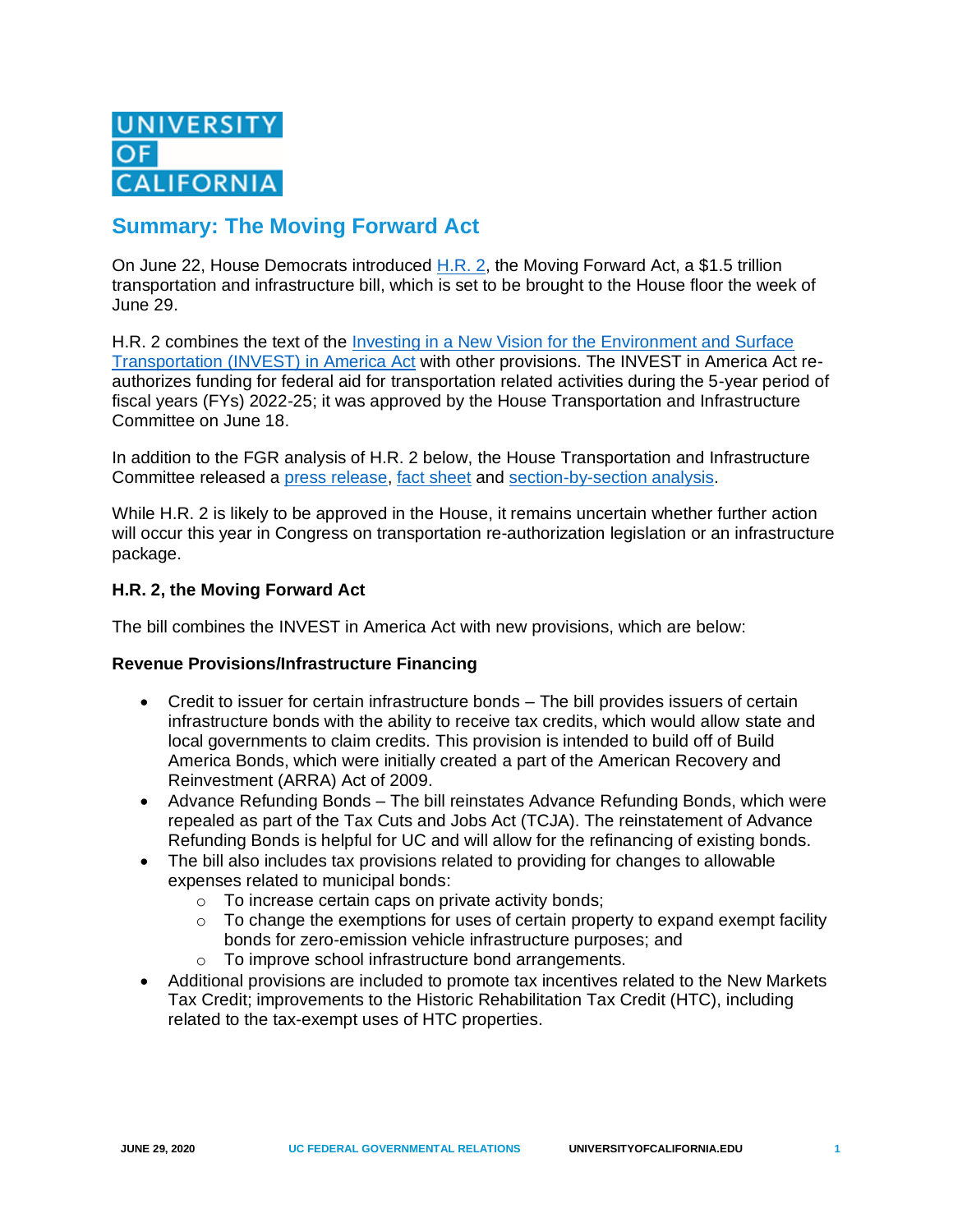# **Health Care Infrastructure**

- The bill includes \$10 billion in Hospital Infrastructure grants for FY 2021-25 for the construction and modernization of hospitals. Grants are made available under the Public Health Services Act to "increase capacity and update hospitals and other medical facilities in order to better serve communities in need..." The bill gives priority to certain projects: "In awarding grants under this subsection, the Secretary shall give priority to applicants whose projects will include, by design, public health emergency preparedness or cyber security against cyber threats."
- This bill includes a Community Health Center Capital Project Funding provision, which authorizes \$10 billion in funding for grants from FY 2021-25. This section amends the Patient Protection and Affordable Care Act to authorize funding to be appropriated to the Community Health Centers (CHC) Fund to be transferred to the secretary of Health and Human Services (HHS) for capital projects of the community health center program. Grants are to be made available for projects that are designed to increase energy efficiency.
- The bill creates a Pilot Program to Improve Laboratory Infrastructure, a provision that provides grants to states or political subdivisions of states to support the improvement, renovation or modernization of infrastructure at clinical laboratories.
- The bill also creates a Pilot Program to Improve Community Based Care Infrastructure, a proposal that provides \$500 million in funding for grants related to improving centers. There may be eligibility for "teaching health centers and behavioral health centers..." The grants under this section are intended to be for projects designed to improve energy efficiency.

# **Investment in Water Resources and Water Related Infrastructure**

- The bill incorporates the Water Infrastructure Investment, Job Creation, and Economic Stability Act, which includes critical water resources investments, including providing funding for U.S. Army Corps of Engineers water-related projects.
- The bill also makes critical clean water investments, including for the San Francisco Bay Restoration Grant Program.

## **Broadband Infrastructure**

- This section focuses on broadband infrastructure enhancements to improve high-speed broadband Internet access.
- The bill creates a new Office of Internet Connectivity and Growth, which is intended to conduct outreach to communities in need of better access to broadband services, and will also coordinate broadband infrastructure efforts, including with other federal agencies, and will focus on efforts to improve federal subsidies to households for broadband access.
- This section also includes digital equity programs, including ones focused on creating a State Digital Equity Capacity Grant Program, to assist states with broadband related activities. It also includes a Digital Equity Competitive Grant Program to award grants to local entities, as well as "educational entities" and other types of organizations.
- The bill also establishes a "broadband benefit program that entities households with a member who qualifies for Lifeline, free/reduced school lunch, or are recently unemployed to receive a benefit to put toward the price of internet service."
- Additional support is also provided related to the E-Rate program for schools and libraries to fund access for students and teachers "in the digital classroom."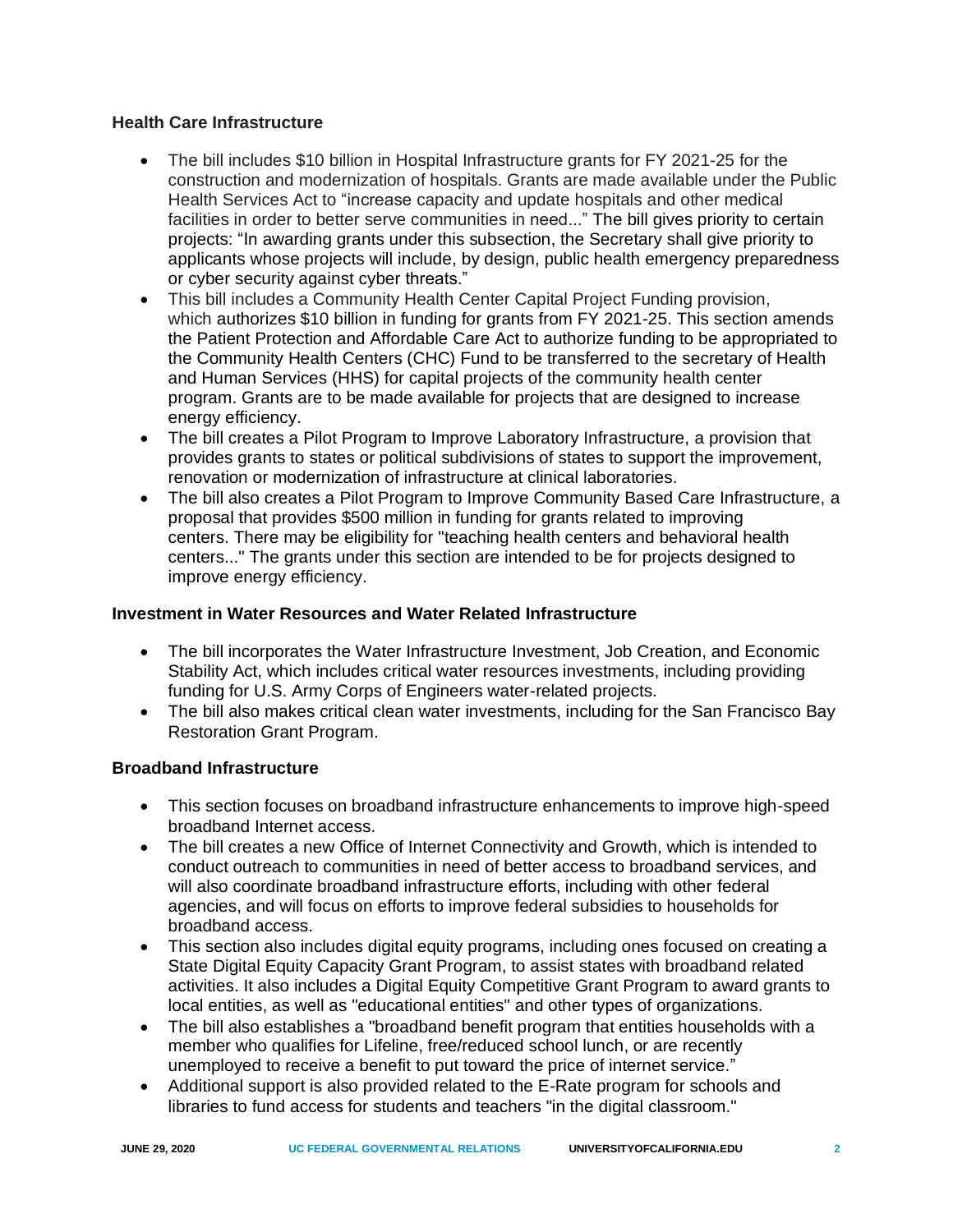• The bill also creates the "Broadband Infrastructure Financing Innovation (BIFIA) program," to provide state and local governments and certain other entities with loans for broadband related projects.

# **Energy and Environment Infrastructure**

- This bill provides assistance for water utilities related to treatments for PFAS chemicals; as well as Grid Security and Modernization provisions; and other provisions to expand access to sustainable energy; to promote the installation of solar technologies in underserved areas, and additional provisions to provide further grants for smart communities related activities and for the Clean Cities Coalition Program.
- The bill also provides for energy efficiency retrofits; the establishment of a Home Energy Savings Retrofit Rebate Program; related to energy efficient public buildings; energy retrofitting and efficiency improvements and renewable energy assistance for school facilities. Weatherization assistance is also included for residences; as well as vehicle infrastructure enhancements.

## **Green Energy**

- The bill enhances green energy-related incentives through the inclusion of the Growing Renewable Energy and Efficiency Now (GREEN) Act of 2020.
- This section would also renew the 179D energy efficient commercial buildings tax deduction through 2025.

## **Financial Services**

• The bill includes provisions focused on enhancing public housing and housing related programs.

## **Reopen and Rebuild America's Schools Act of 2020**

• This bill includes \$100 billion in funding for the improvement of public-school facilities at the K-12 level.

## **Public Lands, Tribal Communities and Resilient Natural Infrastructure**.

- This section includes water related infrastructure and drought resiliency provisions. There is an X prize established for water technology breakthroughs and provisions made to the Water Resources Research Act.
- The bill funds shovel ready restoration and resiliency grant program provisions related to coastal and Great Lakes resiliency and restoration.

## **Disaster and Resiliency/Housing**

• The bill includes disaster resiliency and housing provisions aimed at allowing homeowners to not count in their gross income certain grants received from states for types of home improvements, as well as incentives to increase opportunities for the development of low-income housing.